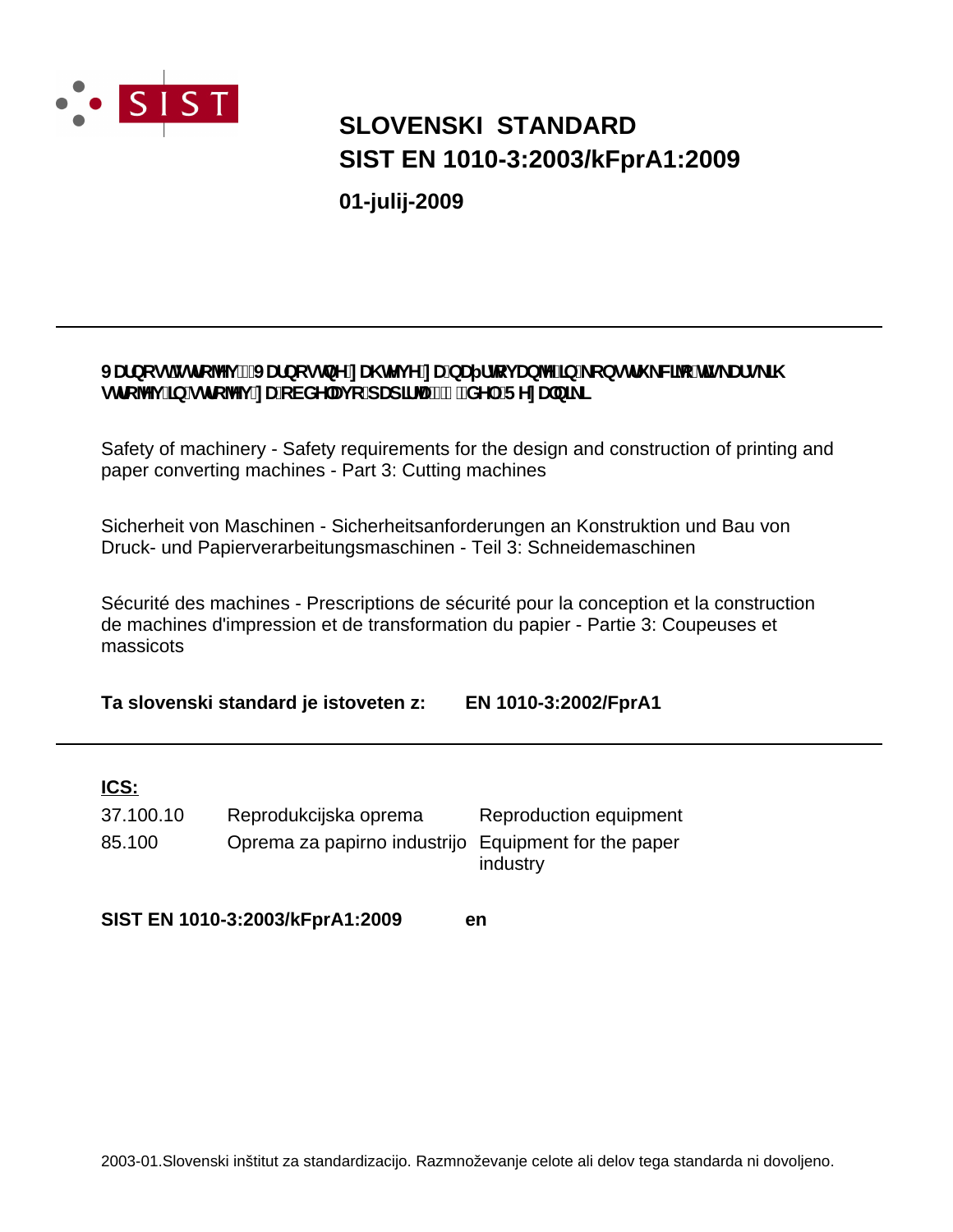**SIST EN 1010-3:2003/kFprA1:2009**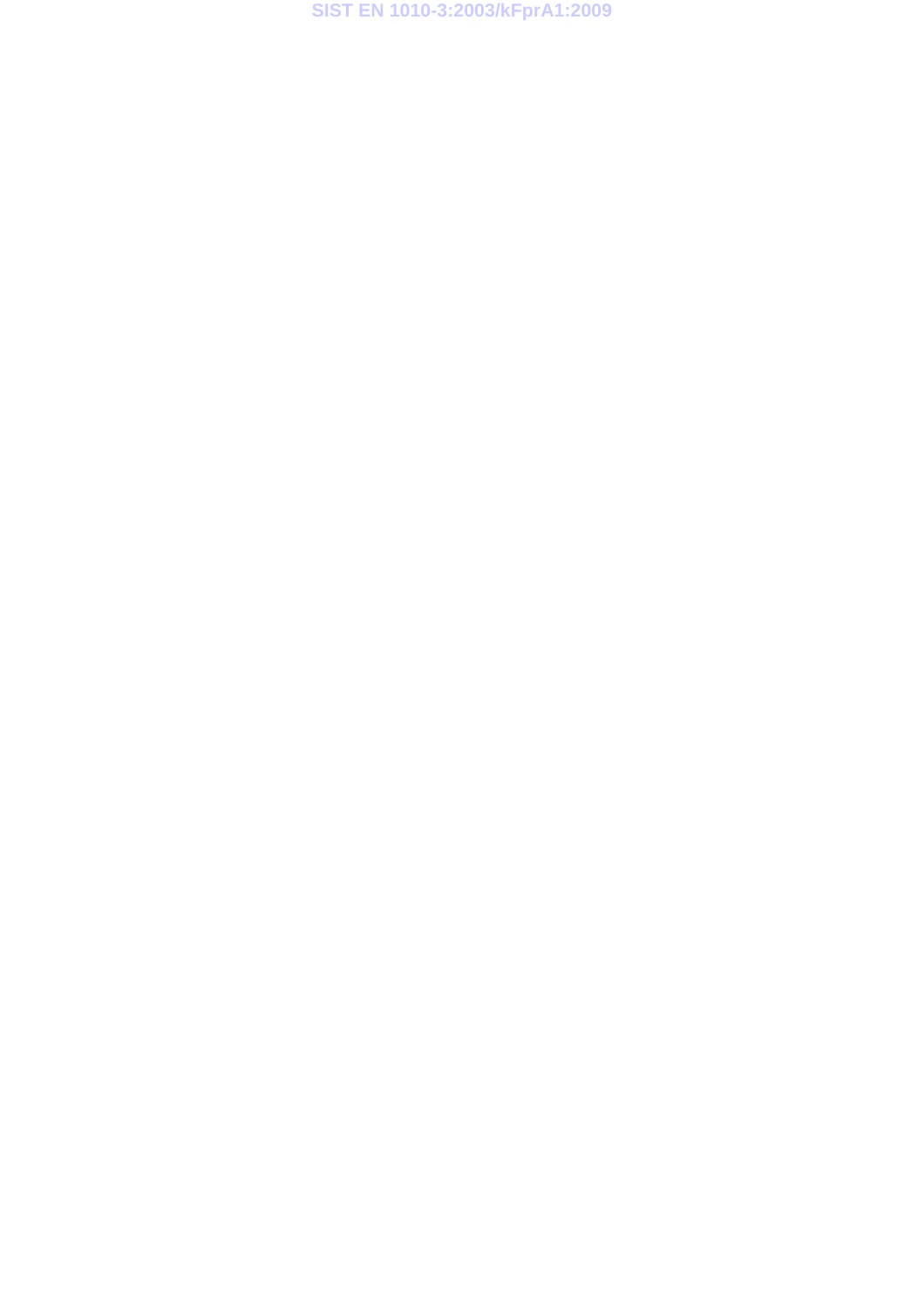#### **SIST EN 1010-3:2003/kFprA1:2009**

# EUROPEAN STANDARD NORME EUROPÉENNE EUROPÄISCHE NORM

## **FINAL DRAFT EN 1010-3:2002**

**FprA1**

May 2009

ICS 37.100.10; 85.100

English Version

## Safety of machinery - Safety requirements for the design and construction of printing and paper converting machines - Part 3: Cutting machines

Sécurité des machines - Prescriptions de sécurité pour la conception et la construction de machines d'impression et de transformation du papier - Partie 3: Coupeuses et massicots

Sicherheit von Maschinen - Sicherheitsanforderungen an Konstruktion und Bau von Druck- und Papierverarbeitungsmaschinen - Teil 3: Schneidemaschinen

This draft amendment is submitted to CEN members for unique acceptance procedure. It has been drawn up by the Technical Committee CEN/TC 198.

This draft amendment A1, if approved, will modify the European Standard EN 1010-3:2002. If this draft becomes an amendment, CEN members are bound to comply with the CEN/CENELEC Internal Regulations which stipulate the conditions for inclusion of this amendment into the relevant national standard without any alteration.

This draft amendment was established by CEN in three official versions (English, French, German). A version in any other language made by translation under the responsibility of a CEN member into its own language and notified to the CEN Management Centre has the same status as the official versions.

CEN members are the national standards bodies of Austria, Belgium, Bulgaria, Cyprus, Czech Republic, Denmark, Estonia, Finland, France, Germany, Greece, Hungary, Iceland, Ireland, Italy, Latvia, Lithuania, Luxembourg, Malta, Netherlands, Norway, Poland, Portugal, Romania, Slovakia, Slovenia, Spain, Sweden, Switzerland and United Kingdom.

**Warning** : This document is not a European Standard. It is distributed for review and comments. It is subject to change without notice and shall not be referred to as a European Standard.



EUROPEAN COMMITTEE FOR STANDARDIZATION COMITÉ EUROPÉEN DE NORMALISATION EUROPÄISCHES KOMITEE FÜR NORMUNG

**Management Centre: Avenue Marnix 17, B-1000 Brussels**

© 2009 CEN All rights of exploitation in any form and by any means reserved worldwide for CEN national Members.

Ref. No. EN 1010-3:2002/FprA1:2009: E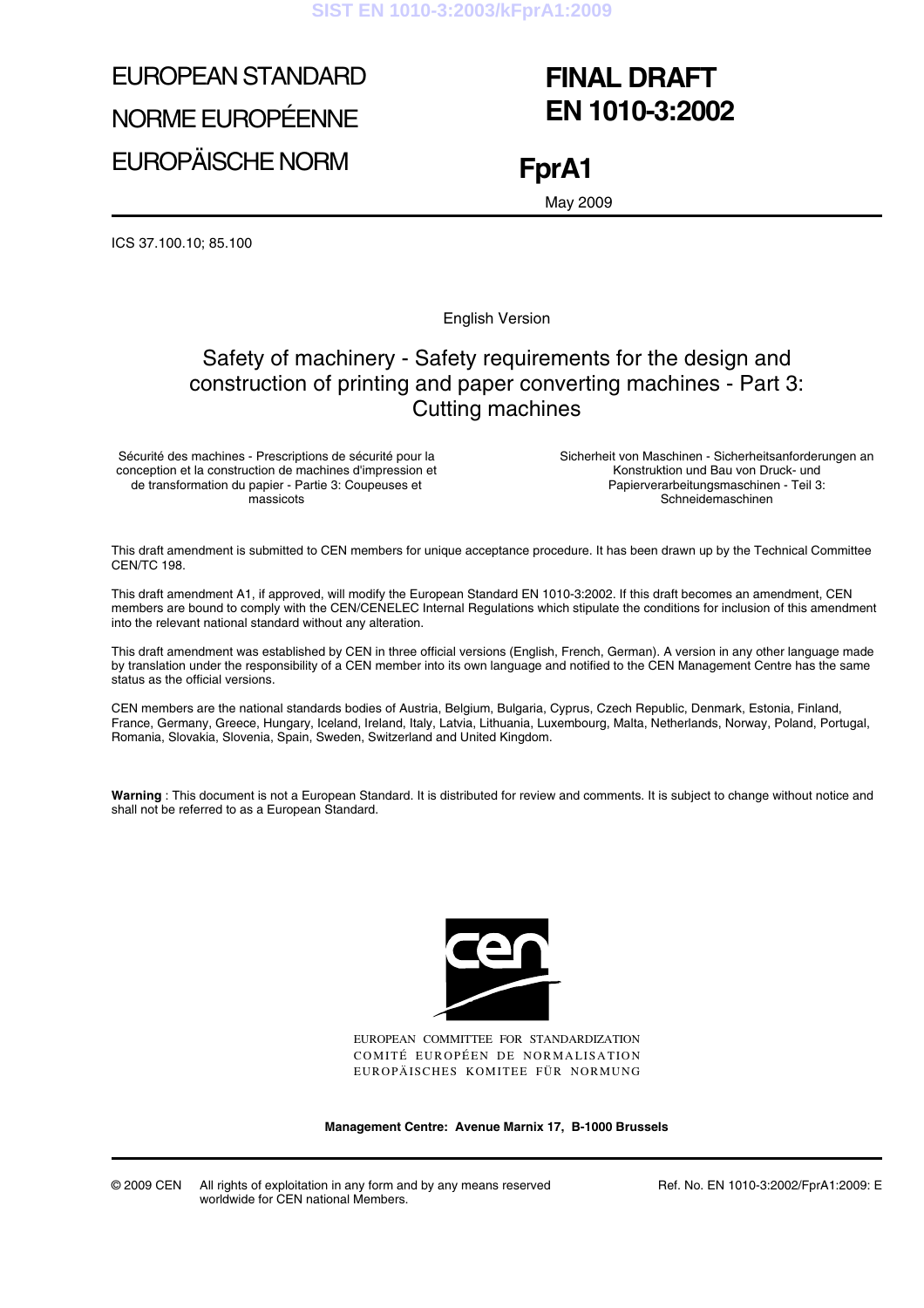#### **SIST EN 1010-3:2003/kFprA1:2009**

#### **EN 1010-3:2002/FprA1:2009 (E)**

### **Foreword**

This document (EN 1010-3:2002/FprA1:2009) has been prepared by Technical Committee CEN/TC 198 "Printing and paper machinery - Safety", the secretariat of which is held by DIN.

This document is currently submitted to the Unique Acceptance Procedure.

This document has been prepared under a mandate given to CEN by the European Commission and the European Free Trade Association, and supports essential requirements of EC Directive(s).

For relationship with EC Directive(s), see informative Annexes ZA and ZB, which are integral parts of this document.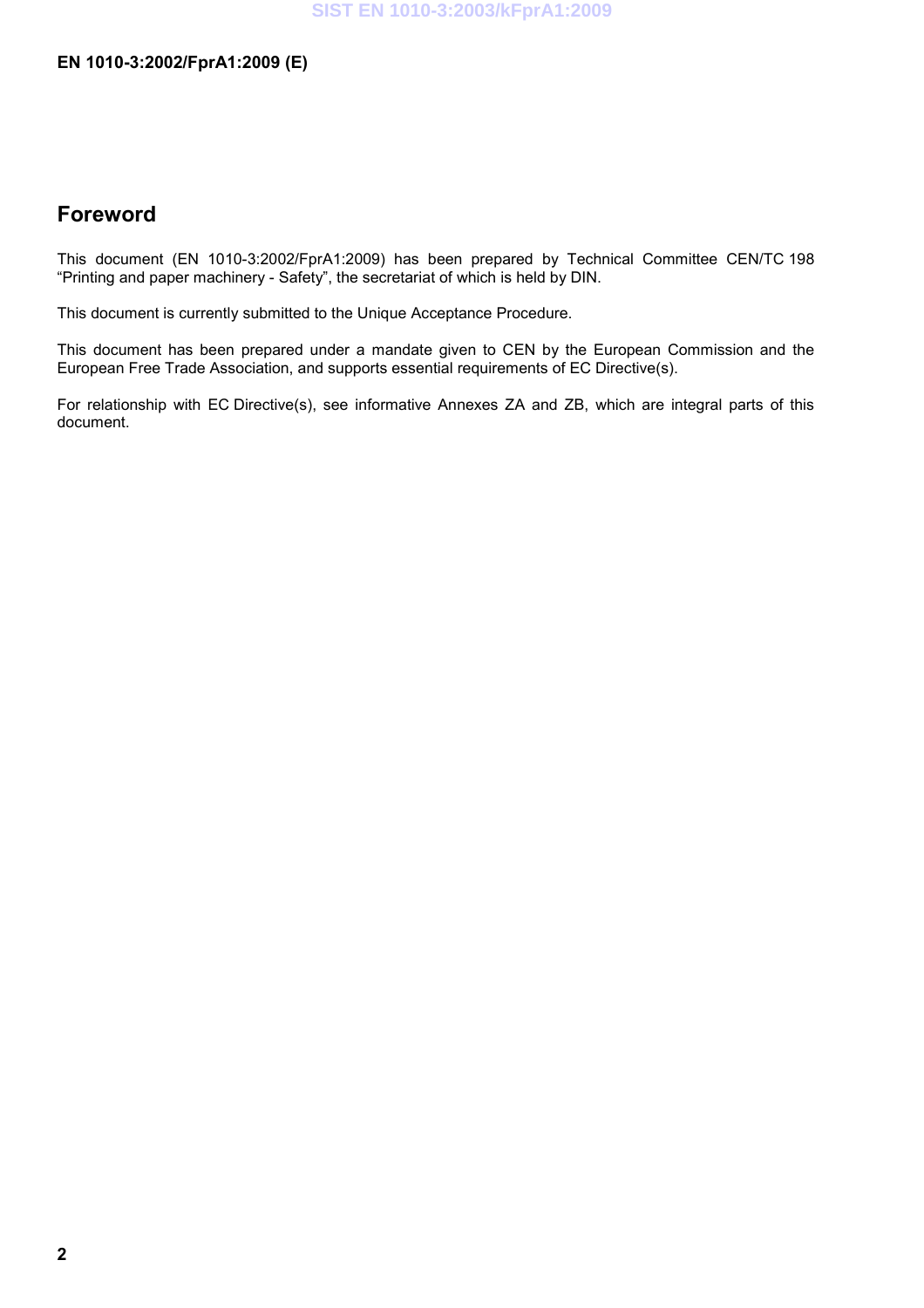#### **1 Modification to Clause 2**

*Replace* "prEN 1010-1:2002, *Safety of machinery – Safety requirements for the design and construction of printing and paper converting machines – Part 1: Common requirements*" *with the following:* 

"EN 1010-1:2004+A1*, Safety of machinery – Safety requirements for the design and construction of printing and paper converting machines – Part 1: Common requirements*"

*Throughout the text, replace all references to EN 1010-1 (including references to prEN 1010-1) with* "EN 1010-1:2004+A1".

#### **2 Modification to Annex ZA**

*Replace the existing Annex ZA with the following:* 

## **Annex ZA**

(informative)

## **Relationship between this European Standard and the Essential Requirements of EU Directive 98/37/EC**

This European Standard has been prepared under a mandate given to CEN by the European Commission and the European Free Trade Association to provide one means of conforming to Essential Requirements of the New Approach Directive Machinery 98/37/EC, amended by 98/79/EC.

Once this standard is cited in the Official Journal of the European Communities under that Directive and has been implemented as a national standard in at least one Member State, compliance with the normative clauses of this standard confers, within the limits of the scope of this standard, a presumption of conformity with the relevant Essential Requirements of that Directive and associated EFTA regulations.

**WARNING:** Other requirements and other EU Directives may be applicable to the product(s) falling within the scope of this standard."

#### **3 Addition of Annex ZB**

*Add the following new Annex ZB:* 

"

"